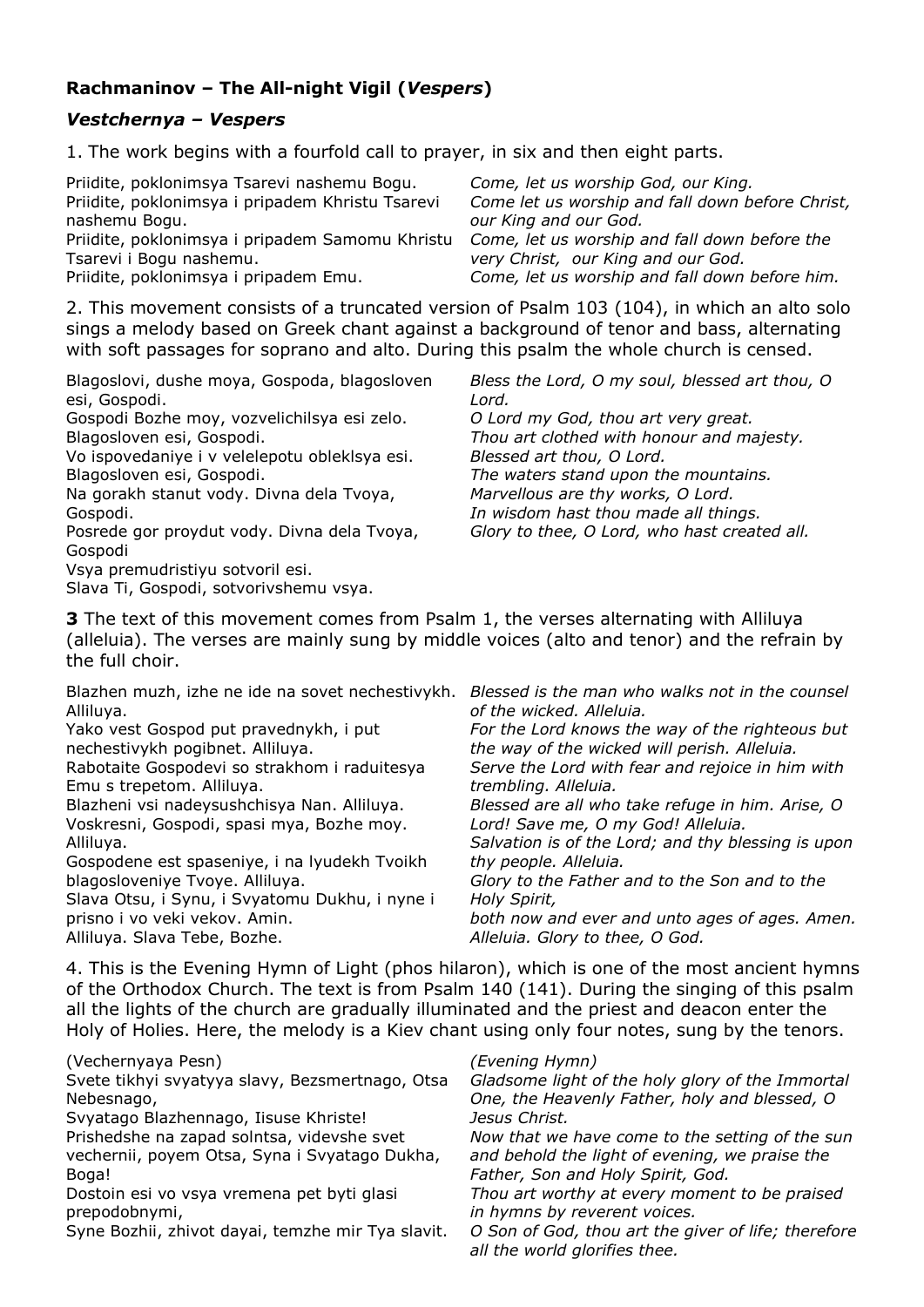5. Perhaps the most famous and certainly the most extraordinary of the Vigil movements is this setting of the Song of Simeon (Luke 2: 29–32). Against a gently rocking background, the tenor solo sings a Kiev chant. At the end of the movement the basses descend step by step to a low B flat in what is one of the most impressive passages in the whole work.

Nyne otpushchayeshi raba Tvoego, Vladyko, po glagolu Tvoyemu s mirom: yako videsta ochi moi spaseniye Tvoye, ezhe esi ugotoval pred litsem vsekh lyudei, svet vo otkrovenie yazykov, i slavu lyudei Tvoikh Izrailya.

*Lord, now lettest thou thy servant depart in peace, according to thy Word. For mine eyes have seen thy salvation which thou hast prepared before the face of all people. A light to lighten the Gentiles and the glory of thy people, Israel.*

6 The last movement of Vespers is a Hymn to the Mother of God: it occurs in many places in Orthodox worship and here the threefold setting is very solemn but full of rejoicing and gladness. After this all the lights are dimmed and the doors to the Holy of Holies are closed.

(Tropar) Bogoroditse devo, raduisya, Blagodatnaya Mariye, Gospod s Toboyu. Blagoslovenna Ty v zhenakh, i blagosloven plod chreva Tvoyego, yako Spasa rodila esi dush nashikh.

#### *(Troparion)*

*Rejoice O Virgin Theotokos, Mary full of grace, the Lord is with thee. Blessed art thou among women, and blessed is the fruit of thy womb, for thou hast borne the Saviour of our souls.*

### **Utrenya – Matins**

7. The start of Matins is a chorus in praise of God, which precedes the reading of the Six Psalms expressing man's sense of loss and separation from God. This setting is full of the sound of bells as the word Slava ('praise') is reiterated.

SHESTOPSALMIYE Slava v vyshnikh Bogu, i na zemli mir, v chelovetsekh blagovoleniye. Gospodi, ustne moyi otverzeshi, i usta moya vozvestyat khvalu Tvoyu.

#### *THE SIX PSALMS*

*Glory to God in the highest, and on earth peace, goodwill among men. O Lord, open thou my lips and my mouth shall proclaim thy praise.*

8. This section, 'Praise ye the name of the Lord', with words from Psalm 135 (136), is called Polyeleos. This term means both 'much mercy' and 'much oil' – the latter because the lamps are lit once again. This is a moment of reconciliation with God and the priest again censes the whole church. Rachmaninoff uses a Znamenny chant in octaves for altos and basses, marking the music spiritoso.

(Polyeleyinye Stikhi) KHVALITE IMYA GOSPODNE. Alliluya. Khvalite, rabi, Gospoda. Alliluya. Blagosloven Gospod ot Siona, zhivyi vo Iyerusaleme. Alliluya. Ispovedaitesya Gospodevi, yako blag. Alliluya. Yako v vek milost Ego. Alliluya. Ispovedaitesya Bogu nebesnomu. Alliluya. Yako v vek milost Ego. Alliluya.

*(Polyeleos Verses) PRAISE THE NAME OF THE LORD. Alleluia. Praise the Lord, O you his servants. Alleluia. Blessed be the Lord from Zion, he who dwells in Jerusalem. Alleluia. O give thanks to the Lord for he is good. Alleluia. For his mercy endureth for ever. Alleluia. O give thanks unto the God of heaven. Alleluia. For his mercy endureth for ever. Alleluia.*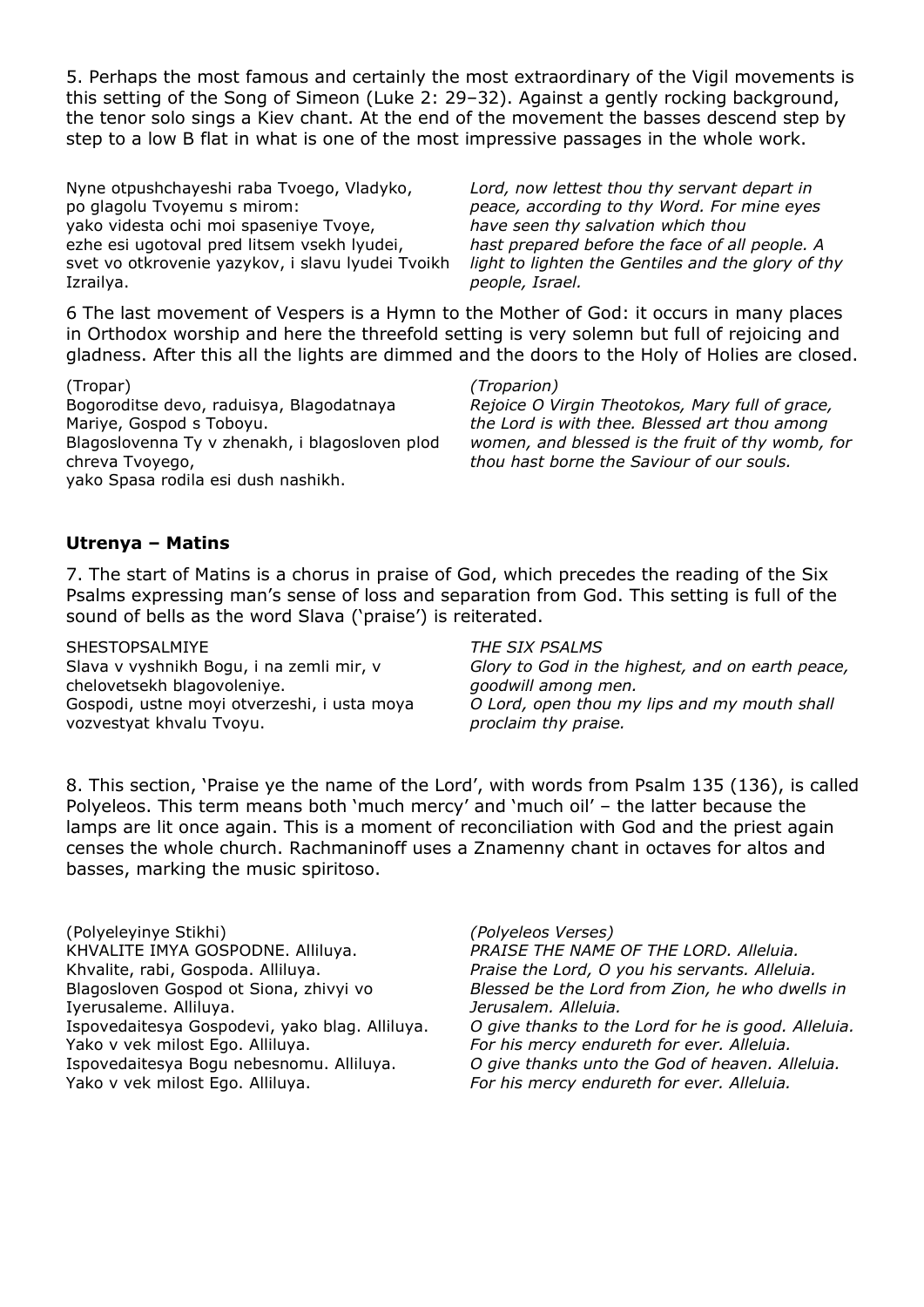9. The Evlogitaria is a series of stanzas in praise of the Resurrection and one of the longest sections of the Vigil. The refrain (Slava otsu i sinu – 'Blessed art thou O Lord') was used by Rachmaninoff at the end of his life in his Symphonic Dances.

(Evlogitaria) Blagosloven esi, Gospodi, nauchi mya opravdaniem Tvoim. Angelskiy sobor udivisya, zrya Tebe v mertvykh vmenivshasya, smertnuyu zhe, Spase, krepost razorivsha, i s Soboyu Adama vozdvigsha i ot ada vsya svobozhdsha. Blagosloven esi, Gospodi ... Pochta mira s milostivnymi slezami, o uchenitsy, rastvoryayete; blistayaisya vo grobe angel, mironositsam veshchashe: 'Vidite vy grob, i urazumeite: Spas bo vozkrese ot *Blessed art thou …* groba.' Blagosloven esi, Gospodi ... Zelo rano mironositsy techakhu ko grobu Tvoyemu rydayushchiya. No predsta k nim angel, i reche: 'Rydaniya vremya presta ne plachite, voskresnye zhe apostolom rtsyte.' Blagosloven esi, Gospodi ... Mironositsy zheny, s miry prishedshyya ko grobu Tvoyemu, Spase, rydakhu. Angel zhe k nim reche, glagolya: 'Chto s mertvymi zhivago pomyshlyayete? Yako Bog vo voskrese ot groba.' Slava Otsu, i Synu, i Svyatomu Dukhu. Poklonimsya Otsu, i Ego Synovi, i Svyatomu Dukhu, Svyatei Troitse vo edinom sushchestve, s Serafimy zovushche: 'Svyat, svyat, svyat esi Gospodi.' I nyne, i prisno, i vo veki vekov. Amin. Zhiznodavtsa rozhdshi, grekha, Devo, Adama izbavila esi. Radost zhe Eve v pechali mesto podala esi: padshiya zhe ot zhizni, k sei napravi, iz Tebe voplotivyisya Bog i chelovek. Alliluya. Slava Tebe, Bozhe.

*(Evlogitaria) BLESSED ART THOU O LORD; teach me thy statutes. The angelic host was filled with awe when it saw thee among the dead. By destroying the power of death, O Saviour, thou didst raise Adam and save all men from hell. Blessed art thou … 'Why do you mingle myrrh with your tears of compassion, O ye women disciples?' cried the radiant angel in the tomb to the myrrh-bearers. 'Behold the tomb and understand: the Saviour is risen from the dead.' Very early in the morning the myrrh-bearers ran with sorrow to thy tomb, but an angel came to them and said: 'The time for sorrow has come to an end. Do not weep, but announce the resurrection to the apostles.' Blessed art thou … The myrrh-bearers were sorrowful as they neared the tomb but the angel said to them: 'Why do you number the living amongst the dead? Since he is God, He is risen from the tomb.' Glory to the Father and to the Son and to the Holy Spirit. We worship the Father, and his Son, and the Holy Spirit. The Holy Trinity, one in essence. We cry with the seraphim: 'Holy, holy, holy art thou, O Lord.' Both now and ever and unto ages of ages. Amen. Since thou didst give birth to the Giver of Life, O Virgin, thou didst deliver Adam from his sin. Thou gavest joy to Eve instead of sadness. The God-man who was born of thee has restored to life those who had fallen from it.*

*Alleluia. Glory to thee, O God.*

10. There follows a Gospel reading and this movement is sung immediately afterwards as the book is brought out for the people to kiss. This is Rachmaninoff's own chant, using wide contrasts of register and dynamics.

| Voskreseniye Khristovo videvshe, poklonimsya<br>Svyatomu<br>Gospodu Iisusu, edinomu bezgeshnomu.<br>Krestu Tvoyemu poklanyayemsya, Khriste, i<br>svyatoye voskreseniye<br>Tvoye poyem i slavim:<br>Ty bo esi Bog nash, razve Tebe inogo ne znayem,<br>imya Tvoye imenuem.<br>Priidite vsi vernii, poklonimsya svyatomu<br>Khristovu voskreseniyu:<br>se bo priide krestom radost vsemu miru,<br>vsegda blagoslovashche Gospoda, poyem<br>voskreseniye Ego;<br>raspyatiye bo preterpev, smertiyu smert razrushi. | Having beheld the resurrection of Christ, let us<br>worship the holy Lord Jesus, the only sinless<br>one.<br>We venerate thy cross, O Christ, and we hymn<br>and glorify thy holy resurrection, for thou art our<br>God and we know none other than Thee. We call<br>on thy name.<br>Come, all you faithful, let us venerate Christ's<br>holy resurrection.<br>For behold, through the cross joy has come into<br>all the world.<br>Ever blessing the Lord, let us praise his<br>resurrection, for by<br>enduring the cross for us he has destroyed death<br>by death. |
|-----------------------------------------------------------------------------------------------------------------------------------------------------------------------------------------------------------------------------------------------------------------------------------------------------------------------------------------------------------------------------------------------------------------------------------------------------------------------------------------------------------------|------------------------------------------------------------------------------------------------------------------------------------------------------------------------------------------------------------------------------------------------------------------------------------------------------------------------------------------------------------------------------------------------------------------------------------------------------------------------------------------------------------------------------------------------------------------------|
|-----------------------------------------------------------------------------------------------------------------------------------------------------------------------------------------------------------------------------------------------------------------------------------------------------------------------------------------------------------------------------------------------------------------------------------------------------------------------------------------------------------------|------------------------------------------------------------------------------------------------------------------------------------------------------------------------------------------------------------------------------------------------------------------------------------------------------------------------------------------------------------------------------------------------------------------------------------------------------------------------------------------------------------------------------------------------------------------------|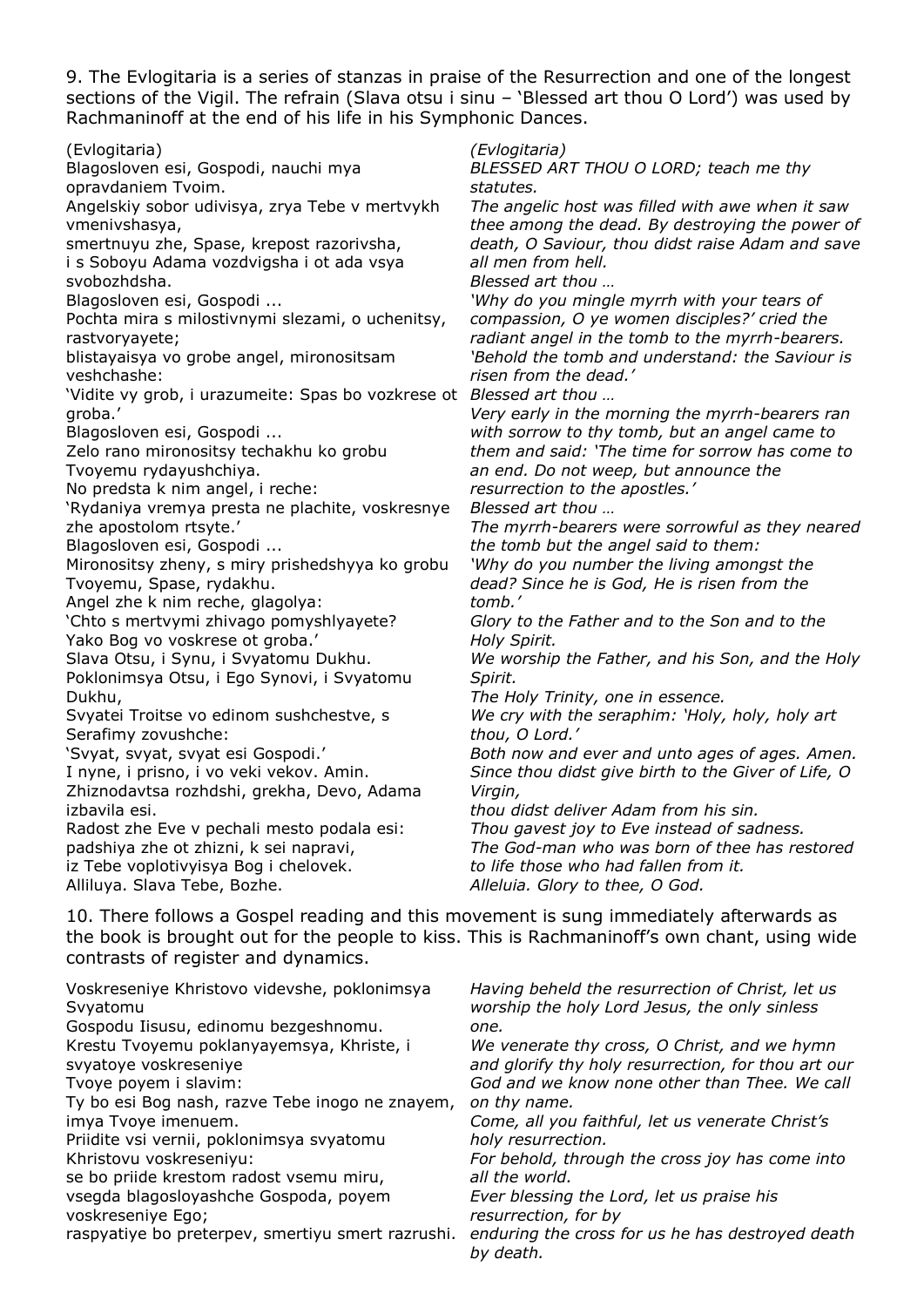11. This is the Magnificat, the text from Luke 1 46–55. Mary's words (strangely enough given to the basses at first) alternate with an antiphon 'More honourable than the cherubim …', which begins in various different keys but always cadences in B flat.

Velichit dusha moya Gospoda, i vozvradovasya dukh moy o Bozhe Spase moyem.

Chestneyshuyu Kheruvim i slavneyshuyu bez sravneniya Serafim, bez istleniya Bogo Slova rozhdshuyu, sushchuyu Bogoroditsu Tya velichayem.

Yako prizre na smireniye raby Svoyeya. Se bo otnyne ublazhat mya vsi rodi.

Chestneyshuyu Kheruvim …

Yako sotvori mne velichie silny, i svyato imya Ego, i milost Ego v rody rodov boyashchymsya Ego.

Chestneyshuyu Kheruvim …

Nizlozhi silniya so prestol, i voznese smirennyya.

Alchushchiya ispolni blag, i bogatyashchiyasya otpusti tshchi.

Chestneyshuyu Kheruvim …

Vospriyat Izrailya otroka svoyego, pomyanuti milosti, yakozhe

glagola ko otsem nashym,

Avraamu i semeni ego, dazhe do veka. Chestneyshuyu Kheruvim …

*My soul magnifies the Lord, and my spirit rejoices in God my Saviour.*

*More honourable than the cherubim and more glorious beyond compare than the seraphim, without defilement thou gavest birth to God the Word, true Theotokos, we magnify thee. For he has regarded the lowliness of his handmaiden. For behold, from henceforth all generations shall call me blessed. More honourable …*

*For he that is mighty hath done great things for me and holy is his name, and his mercy is on them that fear him from generation to generation.*

*More honourable …*

*He has put down the mighty from their thrones and has exalted those of low degree; he has filled the hungry with good things and the rich he has sent empty away.*

*More honourable …*

*He has helped his servant Israel, in remembrance of his mercy, as he promised to our forefathers, to Abraham and his seed for ever.*

12. The climax of Matins, and in a true all-night Vigil this would coincide with the sunrise – the priest starts with the exclamation, 'Glory to Thee who has shown us the light'. Rachmaninoff's setting of the words of the Gloria begins with a Znamenny chant. There is then a sequence of contrasted sections containing some of the most rhythmically and harmonically complex music of the Vigil.

| SLAVOSLOVIE VELIKOYE                              | THE GREAT DOXOLOGY                                |
|---------------------------------------------------|---------------------------------------------------|
| Slava v vyshnikh Bogu, i na zemli mir, v          | Glory to God in the highest and on earth peace,   |
| chelovetsekh blagovoleniye.                       | goodwill toward men.                              |
| Khvalim Tya, blagoslovim Tya, klanyayem Ti sya,   | We praise thee, we bless thee, we worship thee,   |
| slavoslovim Tya,                                  | we glorify thee, we give thanks to thee for thy   |
| blagodarim Tya velikiya radi slavi Tvoyeya.       | great glory.                                      |
| Gospodi, Tsaryu Nebesny, Bozhe Otche,             | O Lord, Heavenly King, God the Father Almighty,   |
| vsederzhitelyu.                                   | O Lord, the only begotten Son, Jesus Christ and   |
| Gospodi, Syne edinorodny, Iisuse Khriste i        | the Holy Spirit.                                  |
| Svyatye Dushe.                                    | O Lord God, Lamb of God, Son of the Father, who   |
| Gospodi Bozhe, Agnche Bozhiy, syne Otech,         | takest away the sins of the world, have mercy on  |
| vzemlyai grekh mira, pomiluy nas:                 | US.                                               |
| vzemlyai grekhi mira, priimi molitvu nashu.       | Thou who takest away the sins of the world,       |
| Sedyai odesnuyu Otsa, pomiluy nas.                | receive our prayer.                               |
| Yako Ty esi edin svyat, Ty esi edin Gospod, Iisus | Thou who sittest at the right hand of the Father, |
| Khristos, v slavu                                 | have mercy on us.                                 |
| Boga Otsa. Amin.                                  | For thou alone art holy, thou alone art the Lord, |
| Na vsyak den blagoslovlyu Tya i voskhalyu imya    | Jesus Christ, to the glory of God the Father.     |
| Tvoe vo veki i v vek veka.                        | Amen.                                             |
| Spodobi, Gospodi, v den sei bez grekha            | Every day I will bless thee and praise thy name   |
| sokhranitisya nam.                                | for ever and ever. Vouchsafe, O Lord, to keep us  |
| Blagosloven esi, Gospodi, Bozhe Otets nashikh, i  | this day without sin. Blessed art thou, O Lord,   |
| khvalno i                                         | God of our fathers, and praised and glorified is  |
| proslavleno imya Tvoye vo veki. Amin.             | thy name forever. Amen.                           |
|                                                   |                                                   |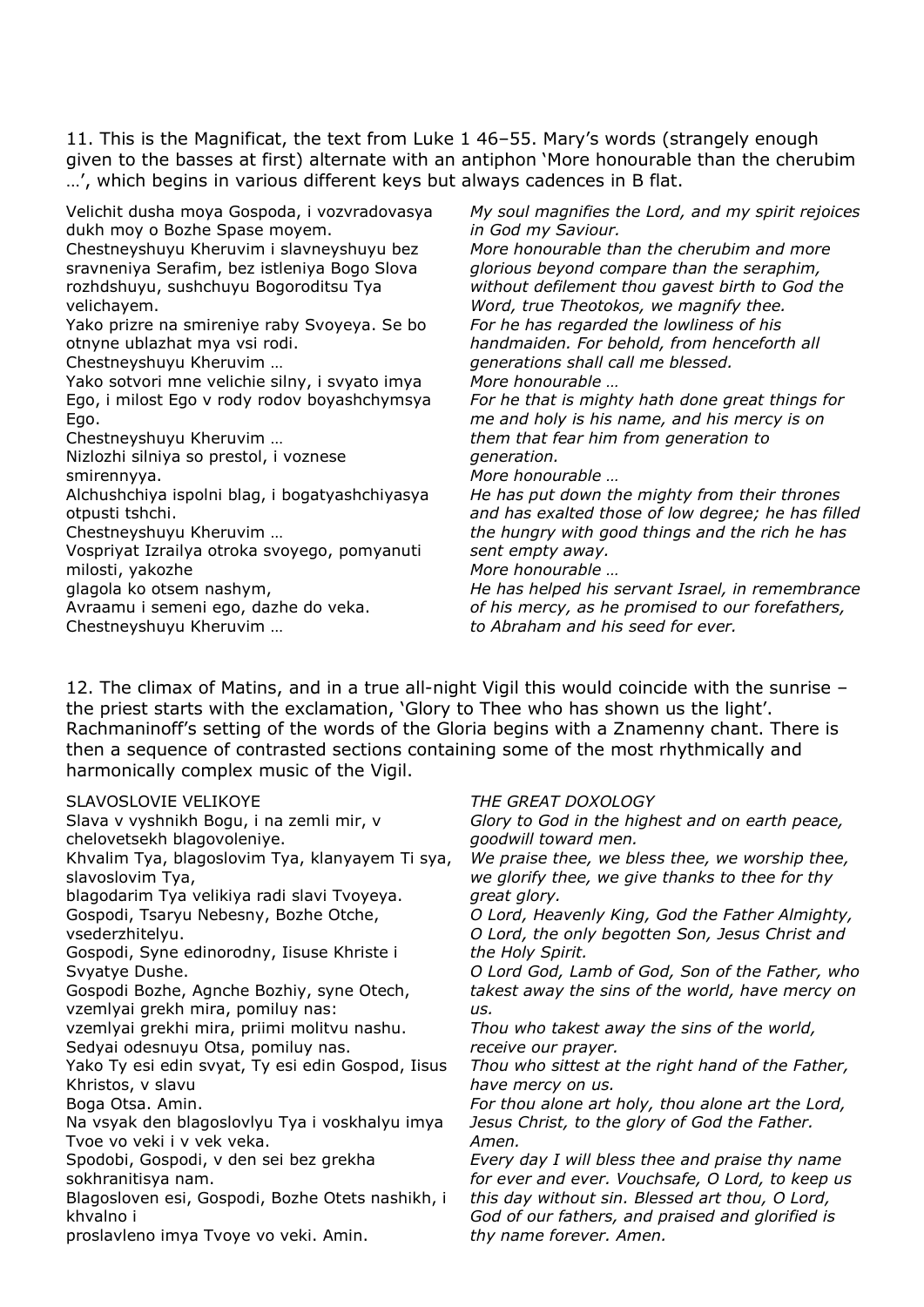| Budi, Gospodi, milost Tvoya na nas, yakozhe<br>upovakhom na Tya. | Let thy mercy O Lord, be upon us, as we have set<br>our hope on thee. |
|------------------------------------------------------------------|-----------------------------------------------------------------------|
| Blagosloven esi, Gospodi, nauchi mya                             | Blessed art thou, O Lord, teach me thy statutes.                      |
| opravdaniem Tvoyim.                                              | Lord, thou hast been our refuge from generation                       |
| Gospodi pribezhishche byl esi nam v rod i rod.                   | to generation.                                                        |
| Az rekh: Gospodi, pomiluy mya, istseli dushu                     | I said: 'Lord have mercy on me, heal my soul, for                     |
| moyu, yako sogreshikh Tebe.                                      | I have sinned against thee. Lord I flee to thee,                      |
| Gospodi, k Tebe pribegokh, nauchi mya tvoriti                    | teach me to do thy will, for thou art my God, for                     |
| volyu Tvoyu, yako Ty esi Bog moy,                                | with thee is the fountain of life and in thy light we                 |
| yako u Tebe istochnik zhivota.                                   | shall see light.                                                      |
| Vo svete Tvoem uzrim svet.                                       | Continue thy mercy on those who know thee.                            |
| Probavi milost Tvoyu vedushchym Tya.                             | Holy God, Holy Might, Holy Immortal, have mercy                       |
| Svyatyi Bozhe, Svyatyi Krepkyi, Svyatyi                          | on us.                                                                |
| Bezsmertnyi, pomiluy nas.                                        | Glory to the Father, and to the Son, and to the                       |
| Slava Otsu, i Synu, i Svyatomu Dukhu, i nyne i                   | Holy Spirit, both now and ever and unto ages of                       |
| prisno, i vo veki vekov. Amin.                                   | ages. Amen.                                                           |
| Svyatyi Bozhe, Svyatyi Krepkyi, Svyatyi                          | Holy Immortal, have mercy on us. Holy God, Holy                       |
| Bezsmertnyi, pomiluy nas.                                        | Mighty, Holy Immortal, have mercy on us.                              |
|                                                                  |                                                                       |

13 & 14. These two Resurrection hymns are not both sung in one service: they alternate according to the prevailing tone of the chant for that week. Both are based on znamenny chants, the second slightly longer and richer harmonically.

(Tropar voskresen 1) Dnes spaseniye miru byst, poyem voskresshemu iz groba i nachalniku zhizni nasheya: razrushiv bo smertiyu smert, pobedu dade nam i veliyu milost.

(Tropar voskresen 2)

Voskres iz groba i uzy rasterzal esi ada, razrushil esi osuzhdeniye smerti, Gospodi,

vsya ot setei vraga izbavivyi, yavivyi zhe Sebe apostolom Tvoim, poslal esi ya na propoved, i temi mir Tvoi podal esi vselennei, edine mnogomilostive.

*(Resurrection Troparion 1)*

*Today salvation has come to the world. Let us sing to him who rose from the dead, the author of our life. Having destroyed death by death he has given us the victory and great mercy.*

#### *(Resurrection Troparion 2)*

*Thou didst rise from the tomb and burst the bonds of Hades. Thou didst destroy the condemnation of death, O Lord, releasing all mankind from the snares of the enemy. Thou didst show thyself to thine apostles, and didst send them forth to proclaim thee; and through them thou hast granted thy peace to the world, O thou who art plenteous in mercy.*

### **Pervy tchas – First Hour**

15. The Vigil ends with another hymn to the Virgin, called the Akathist Hymn because the people stand throughout (akathistos means 'without sitting'). This is part of Prime (the 'first hour'). The priest chants the liturgy on one note and the choir joins with the kontakion – in Rachmaninoff's setting a brilliantly scored and lively movement which ends the All-Night Vigil in a suitably splendid fashion.

| (Kontakion)                                | (Kontakion)                                   |
|--------------------------------------------|-----------------------------------------------|
| VZBRANNOY VOYEVODE pobeditelnaya, yako     | TO THEE, THE VICTORIOUS LEADER of             |
| izbavlshesya ot zlykh,                     | triumphant hosts, we thy servants, delivered  |
| blagodarstvennaya vospisuem Ti rabi Tvoi,  | from evil, offer hymns of thanksgiving, O     |
| Bogoroditse.                               | Theotokos.                                    |
| No yako imushchaya derzhavu                | Since thou dost possess invincible might, set |
| nepobedimuyu, ot vsyakikh nas bed svobodi, | us free from all calamities, so that we may   |
| da zovyem Ti:                              | cry to thee:                                  |
| 'Raduisya, nevesto Nenevestnaya.'          | 'Rejoice, O unwedded Bride!'                  |